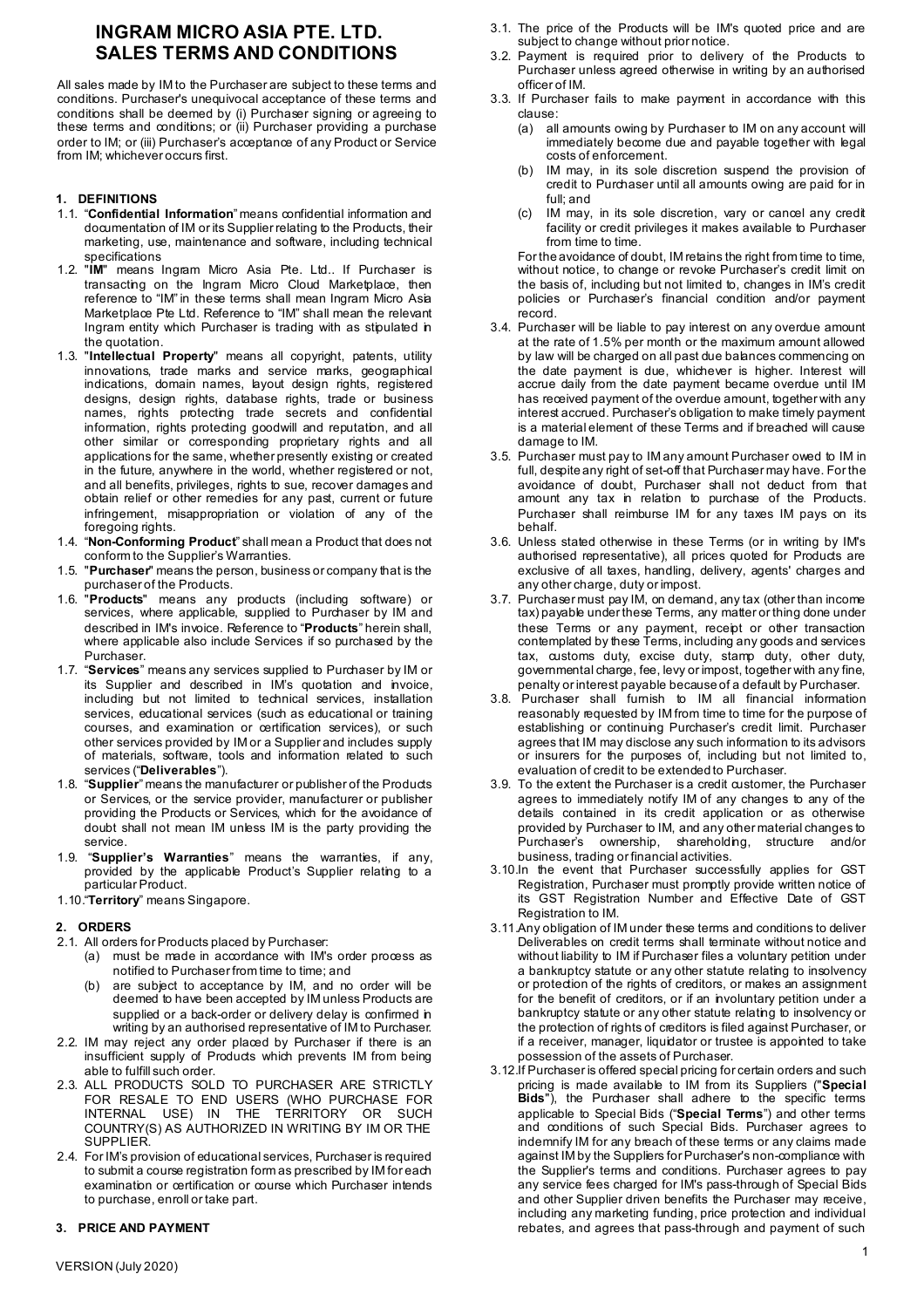benefits will be subject to IM having received the benefits from its Supplier. The Special Terms may oblige the Purchaser to comply with certain requirements including but not limited to (i) the sale of the Products only to specifically named end-users; (ii) sale of the Products within the approved Territory only; (iii) the disclosure of end-user information to IM and its Suppliers for the purpose of end-user verification; and (iv) the submission of copies of end-user invoices, end-user purchase orders or enduser shipping documents to IM and its Suppliers. Subject to the Special Terms applicable for the individual Suppliers and Products, non-compliance with the Special Terms may entitle IM and/or its Suppliers to reclaim and invoice the Purchaser in full for all discounts, rebates and other special price conditions granted to the Purchaser under the special price.

# **4. DELIVERY**

- 4.1. Delivery to a local address will be via IM's ground transportation and subject to freight and handling charges. Delivery to an international address will be subject to additional terms and charges.
- 4.2. Delivery times advised to Purchaser are estimates only and IM will not be liable for any loss, damage or delay suffered or incurred by Purchaser or its Purchasers arising from late or nondelivery of the Products.
- 4.3. IM may make part deliveries of any order, and each part delivery will constitute a separate supply of the Products upon these **Terms**
- 4.4. Should Purchaser decide to collect the Products and fails to do so on the agreed date, Purchaser shall hold IM harmless and shall indemnify IM fully for any costs or damages IM may incur in relation to the uncollected Products, including any storage or disposal fees, where applicable.

#### **5. SOFTWARE**

- 5.1. To the extent that a Product supplied under these Terms is a software then, in addition to these Terms, that software Product will be supplied subject to the terms and conditions of the relevant license agreement applicable to it. Where applicable, Purchaser agrees to be bound by any such terms and conditions and/or restrictions and shall indemnify IM for any liability suffered by it arising from Purchaser's breach of such terms, conditions and/or restrictions.
- 5.2. Software license agreements may be packaged with the software, or may be separately provided to Purchaser or may require on-screen acceptance by Purchaser. Use of the software Product shall be in accordance with the terms and conditions of the relevant license agreement.
- 5.3. Where the term "supply" is used in these Terms to refer to a software Product, such term means the sale and purchase of a licensed copy of that software Product or a right to access a hosted copy of that software Product (regardless of whether such software is supplied in hard copy or electronically, or where access is otherwise provided to a copy of the software).

# **6. INSPECTION AND ACCEPTANCE**

- 6.1. In the case of all Products ordered, Purchaser must:
	- (a) (For non-software Products) inspect such Products upon delivery to Purchaser's premises.
	- (b) (For software Product) test or inspect such software Products upon those software Products being authorised by IM for downloading by Purchaser.
- 6.2. If Purchaser alleges any matter or thing by which the Products do not accord with Purchaser's order, Purchaser must give written notice to IM within 3 working days of delivery or downloading (as the case may be).
- 6.3. Failing such notice and to the extent permitted by law, the Products will be deemed to have been accepted by Purchaser.

#### **7. TITLE AND RISK**

- 7.1. Products supplied by IM to Purchaser will be at Purchaser's risk immediately upon:
	- (a) delivery of the Products to the Purchaser, Purchaser's agent or nominee, or into the Purchaser's custody or control; or
	- (b) collection of the Products by the Purchaser's nominated carrier or agent.
- 7.2. Purchaser must:
	- (a) effect and maintain with a reputable insurance company insurance for the Products, at its cost, against all risks as it thinks appropriate, including loss or damage by fire, theft, accident and other such risks;
	- (b) note the interest of IM on the insurance policy; and
	- (c) produce a certificate of currency of the insurance effected by Purchaser under this clause to IM, upon request.
- 7.3. Risk in the Products will remain with Purchaser at all times unless IM retakes possession of the Products in accordance with the Terms.
- 7.4. Title in the Products supplied by IM to Purchaser will not pass to Purchaser and will remain the absolute property of IM until such time as IM has been paid by Purchaser all monies due and owing to it by the Purchaser in relation to any account. Notwithstanding payment, title to those Products which are Deliverables or software remains with IM and/or the applicable third party licensor(s) at all times.
- 7.5. Until the Products have been paid for and title to the Products has passed to Purchaser, Purchaser:
	- (a) must properly segregate and store the Products in such manner as to clearly indicate that they are the property of IM and Purchaser grants IM the right to enter Purchaser's premises to repossess the Products and to sell or dispose of those Products.
	- (b) Purchaser may sell the Products and shall keep records of the Products in the ordinary course of its business as fiduciary agent for IM and Purchaser agrees to deposit all proceeds of any such sale (including any proceeds received from any insurance claims) in a separate bank account and agrees not to mix the proceeds with any other monies and hold the monies on trust for IM and shall immediately account for such proceeds to IM.
- 7.6. If Purchaser has breached these Terms, Purchaser authorizes IM, at any time, to enter onto any premises upon which IM's Products are stored to enable IM to: (a) inspect the Products; and/or
	- (b) reclaim the Products and/or discontinue access to the Products.
- 7.7. If Purchaser sells, disposes of or otherwise deals with Products or any part thereof before full payment has been received by IM, Purchaser must advise IM in writing, at such times as IM may request, specifying full details of the Products sold, disposed of, utilised or otherwise dealt with.
- 7.8. Purchaser acknowledges that in the case of software Products, any refusal or failure to pay may result in cancellation of the license to use the software Product.
- 7.9. Purchaser agrees that the provisions of this clause apply despite any arrangement under which IM grants credit to Purchaser.

#### **8. PRODUCT RETURNS**

- 8.1. Return of Products will be subject to the returns process for the affected Product ("**Returns Process**") as notified by IM from time to time.
- <span id="page-1-0"></span>8.2. Purchaser must notify IM in writing of any Products it wishes to return within seven (7) days from the date of the invoice relating to those Products or such other time period stipulated in the Returns Process.
- 8.3. Each claim for the return of Products by Purchaser will be dealt with in accordance with the Returns Process.
- 8.4. Any substitute Products to be shipped to Purchaser in accordance with the Returns Process will be sent by IM to Purchaser by ordinary freight pre-paid.
- 8.5. IM will not be liable for any damage or defects in the Products: (a) that have been caused by the Purchaser's improper storage, warehousing or transport, by any neglect, abuse or improper use;
	- (b) installation, maintenance or unauthorised repair of the Products;
	- (c) that is not covered by Supplier's warranty;
	- (d) Products which have been added to, varied, or otherwise modified by, any person other than IM or a third party authorized by IM in writing;
	- (e) in connection with the claim Purchaser alleges that cartons were damaged in transit but the Proof of Delivery (POD) does not identify that cartons were damaged in transit;
	- (f) the claim for a return request is not notified to IM in writing within the period stated in clause [8.2.](#page-1-0)

#### **9. FORCE MAJEURE**

9.1 If the performance of IM's obligations under these Terms is prevented, restricted or affected by acts of God, pandemic, strike, lock out, raw material shortage, breakdown of plant, electrical, network or telecommunication outage, government restrictions (including denial or cancellation of export or other licenses), delay caused by Supplier, transport or equipment or any other cause beyond the reasonable control of IM, IM will give notice of such cause to Purchaser and IM shall not be held in default of its obligations hereunder or held liable for any noncompliance. If such event continues for more than 60 days from the date of notice, either party may terminate any affected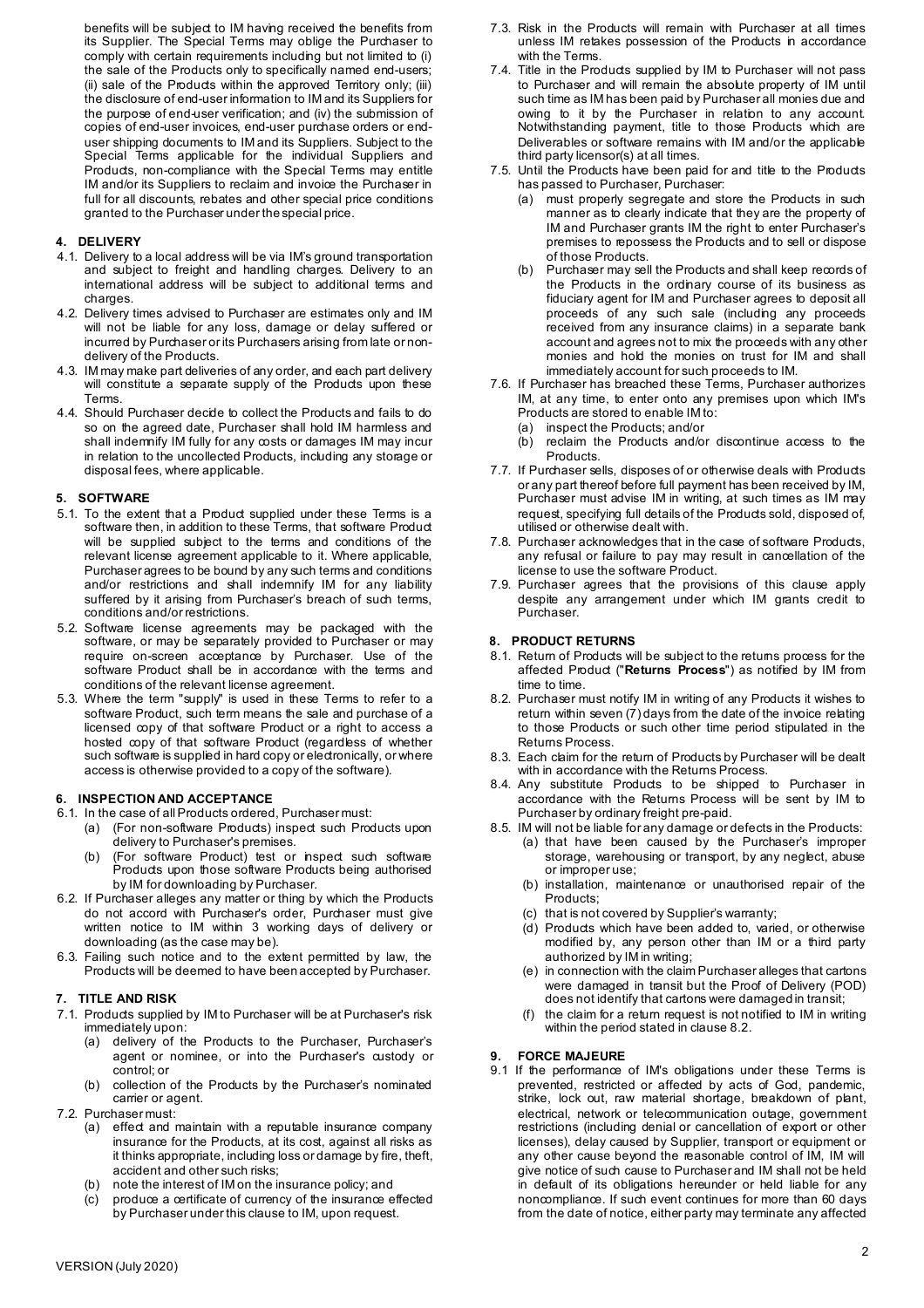orders without penalty. This section does not excuse the Purchaser's payment obligations for delivered Products.

# **10. PURCHASER'S CANCELLATION**

- 10.1.Unless otherwise agreed in writing by an authorised officer of IM, Purchaser may not cancel an order which has been accepted by IM.
- 10.2.If Purchaser's right of cancellation is agreed to by an authorised officer of IM in writing, the right must be exercised by notice in writing from Purchaser to IM not later than 7 days before the estimated date of shipment by the Supplier or IM (as the case may be).
- 10.3.Unless otherwise agreed between Purchaser and IM, upon cancellation prior to shipment, any deposit paid by Purchaser will be forfeited to IM.

# **11. DEFAULT OF PURCHASER**

- 11.1.Without prejudice to any of IM's other rights under these Terms, if Purchaser breaches any of these Terms, IM may, in its sole discretion, and without further liability to Purchaser:
	- (a) refuse to make further supplies to Purchaser; and/or (b) terminate the relationship without notice
	- terminate the relationship without notice.

#### **12. RESALE**

- 12.1. All Products supplied by IM may only be sold by Purchaser within the Territory unless otherwise agreed in writing. Purchaser must not knowingly sell or supply the Products to any person who intends to resell or on-supply them outside the Territory.
- 12.2. The parties acknowledge and agree that the Purchaser may set the amounts it charges to its customers for re-supply of the Products in its sole discretion.

# <span id="page-2-0"></span>**13. WARRANTY**

- 13.1.Certain statutory provisions may imply warranties or conditions or impose obligations upon IM which cannot be excluded, restricted or modified whether at all or only to a limited extent. Clauses [13](#page-2-0) (Warranty) and [14](#page-2-1) (Non-Conforming Products) must be read subject to those statutory provisions.
- 13.2.To the extent permitted by law,
	- (a) Products are covered by the Supplier's Warranties.
	- (b) IM's entire responsibility with respect to express warranties for the Products is to pass on to Purchaser the benefit of any such Supplier's Warranties to the extent it is able to.
	- The Supplier's Warranties are in substitution for all other terms, guarantees, conditions and warranties, whether implied by statute or otherwise (including implied warranties with respect to merchantability and fitness for purpose) and IM expressly excludes all such other terms, guarantees, conditions and warranties.
	- IM does not warrant that repair facilities or parts will be available in respect of any of the Products.
- 13.3.Software Products are not warranted by IM under these Terms. Such software Products are warranted in accordance with the relevant license agreements governing their use.
- 13.4.To the full extent permitted by law and unless otherwise expressly agreed by IM, IM does not warrant that repair facilities or parts will be available in respect of any Products.
- 13.5.Purchaser warrants that it is acquiring the Products for the purpose of use as inventory in Purchaser's business, and that it is not acquiring the Products wholly or predominantly for personal, domestic or household use or consumption.

#### <span id="page-2-1"></span>**14. NON-CONFORMING PRODUCTS**

- <span id="page-2-2"></span>14.1.To the extent permitted by law, IM's entire responsibility with respect to Non-Conforming Products where such nonconformity arises within the time frame stipulated by the Supplier, or if a time frame is not stipulated, within a period of six (6) months from delivery to an end-user, will be to arrange for:
	-
	- (a) (at IM's option) a replacement or repair of the Product; or if (a) is not practical or possible, a reduction of the price of the Products (calculated on a straight line depreciation basis) or a refund.
- 14.2.Claus[e 14.1 s](#page-2-2)hall not be applicable if the Purchaser, end-user or any third party (which is not an IM agent) had damaged or misused the Product thereby causing the non-conformity or if the Non-Conformity, damage, fault or misuse is excluded under the Supplier's warranties.

# **15. LIABILITY**

15.1.Purchaser will be liable for all orders placed with IM through Purchaser 's account, regardless of whether those orders were placed in accordance with Purchaser's authorisations or instructions. It is Purchaser's responsibility to ensure that its

account is only accessed and used by authorised personnel pursuant to, and in accordance with, any limits on their authority, and safeguarded from misuse by authorised or unauthorised individuals.

- 15.2.Purchaser will defend, indemnify and hold harmless IM, its related bodies corporate, affiliates and subsidiaries and each of their respective officers, directors, employees and agents from and against any and all claims, demands, proceedings, actions, liabilities, losses, damages, costs or expenses of any kind (including reasonable attorney's fees and disbursements) incurred or sustained as a result of, or arising out of, or relating to any actions taken by IM regarding the Products at the request of, and consistent with, instructions provided by Purchaser, Purchaser's infringement of IM's or any third party's intellectual property rights, any breach of these Terms or any acts or omissions of Purchaser or its employees, related bodies corporate, affiliates or agents, arising from the manner in which Purchaser markets and sells the Products, supply by Purchaser of any goods or services for use in conjunction with or in relation to the Products, or any breach or alleged breach of any applicable laws or regulations relating to the storage, marketing or sale by Purchaser of the Products.
- 15.3.To the extent thatan indemnityunder this agreement is in favour of a person other than IM, IM contracts as trustee of the rights under that indemnity.
- 15.4.To the extent permitted by law, IM will not be liable to Purchaser or any other person under any circumstances for any loss of use, profit, revenue, interest, goodwill or data, or for any indirect, incidental or consequential damages sustained or incurred by Purchaser, whether such liability arises directly or indirectly as a result of:
	- (a) any negligent act or omission or willful misconduct of IM or its employees or agents;
	- (b) any failure to deliver Products within a specified time period;
	- (c) availability and/or delays in delivery of Products;
	- (d) discontinuation of Productions, product lines or any part thereof;
	- (e) cancellation of any orders by Purchaser;
	- (f) the supply, performance or use of any Products or services;
	- (g) the supply or performance of any services provided by a third party who is not IM's agent; or
	- (h) any breach by IM of its obligations under these Terms.
- 15.5.For the avoidance of doubt, the only liability of IM with respect to:

(a) any damaged goods, defective goods and/or goods erroneously shipped will be the return rights described herein; and

(b) any defective Services and/or Services not meeting any service level mutually agreed in writing will be the reperformance of such services.

- 15.6. Purchaser's, its related bodies corporate, and their respective customers' sole and exclusive remedy relating to these Terms and/or the Products will be the remedy, if any, afforded by the Supplier of such goods to such parties as anticipated by clause 13.
- 15.7. Notwithstanding anything to the contrary in this agreement, or even if this agreement fails its essential purpose, in no event will IM's cumulative liability (in tort (including negligence), contract (including under any indemnity), warranty, infringement, under statute or otherwise) to Purchaser under this Agreement exceed the purchase price actually paid by Purchaser for the supply of the affected Product that give rise to the dispute, or any defective portion thereof, whichever is the lesser amount. IM's liability to Purchaser (including in tort (including negligence), contract (including under any indemnity), warranty, infringement, under statute or otherwise) will be reduced by the extent, if any, to which Purchaser contributed to the loss or damage.
- 15.8. The obligations of Ingram Micro Asia Pte. Ltd. and any affiliate thereof, if any, are the several obligations of each such entity and nothing herein will be deemed to create any joint and several liability between or among Ingram Micro Asia Pte. Ltd. and/orany of its affiliates.

# **16. INTELLECTUAL PROPERTY**

- 16.1.Purchaser acknowledges that: (a) Intellectual Property embodied in or in connection with the Products and any related documentation, parts or software are the sole property of IM or its Suppliers;
	- (b) all Intellectual Property of IM or its Suppliers may only be used by Purchaser with the express written consent of IM or its Suppliers and such consent extends only to use essential for the purposes stated in it; and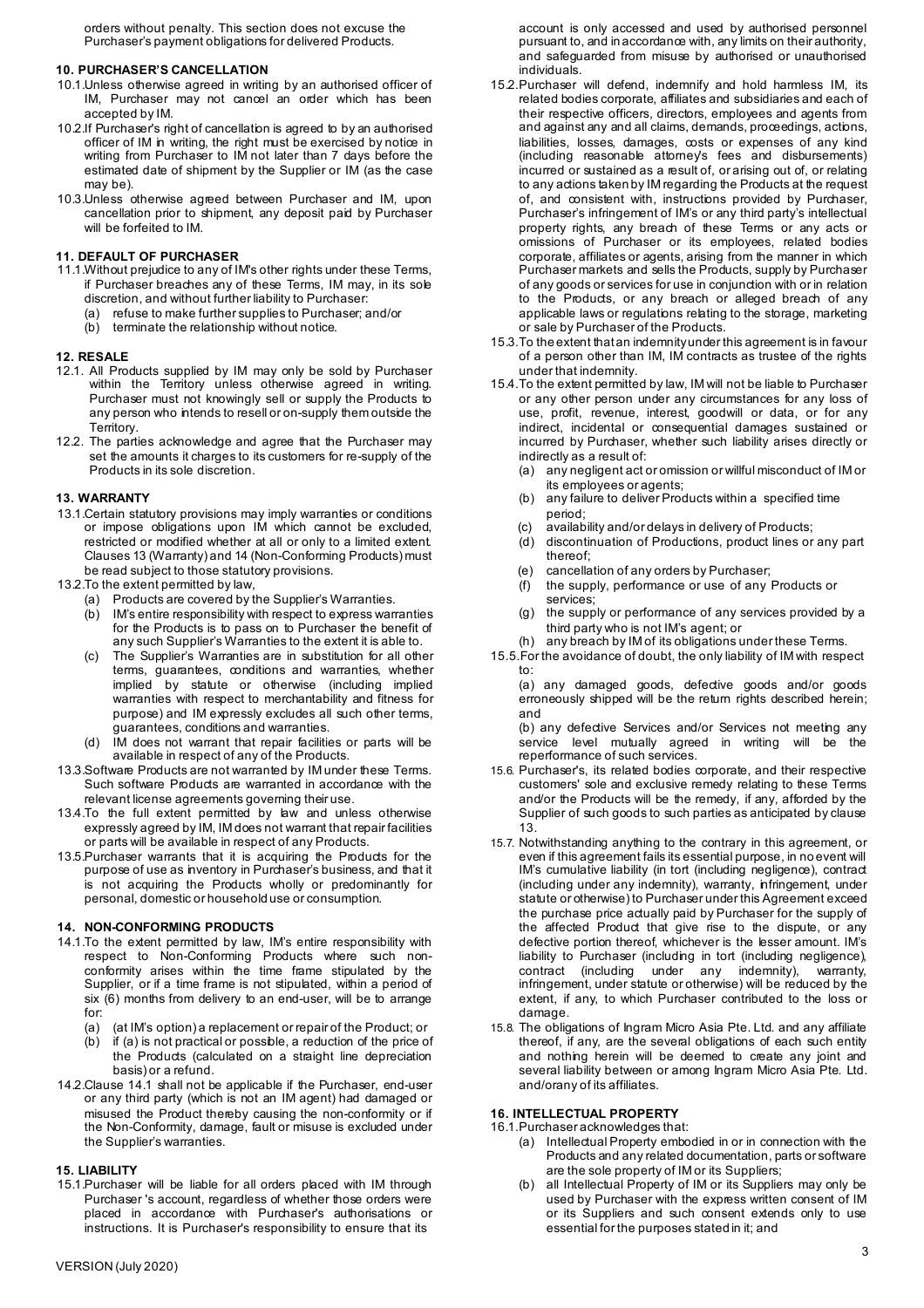- (c) If consent for use is granted by IM or Supplier in accordance with sub-paragraph (b) above, Purchaser shall comply with any intellectual property use requirement or guidelines issued by IM or Supplier
- 16.2.Purchaser must not register any trademarks, trade name, domain name, trading style or commercial designation or design used by IM or its Suppliers in connection with the Products.
- 16.3.Purchaser will indemnify IM against all liabilities, damages, costs and expenses which IM may suffer or incur as a result of Purchaser's breach or infringement of any third party's intellectual property rights, Purchaser's non-compliance with Supplier's intellectual property guidelines, any work performed by IM in accordance with Purchaser's specifications or as a result of the combination or use of the Products with other equipment, parts or software not supplied by IM, and which results in the infringement of any Intellectual Property of any person.
- 16.4.IM has no duty to defend, indemnify or hold harmless Purchaser, its related bodies corporate, affiliates or their respective customers from and against any claim, demand or cause of action, including any damages, costs or expenses incurred by Purchaser, its related bodies corporate, affiliates or their respective customers in connection with, arising from or relating to any actual or alleged product liability or violation or infringement of any patent, trademark, copyright or other intellectual property belonging to a third-party by the Products.

#### <span id="page-3-1"></span>**17. CONFIDENTIALITY**

17.1.Purchaser acknowledges that IM has disclosed and may from time to time disclose to Purchaser Confidential Information.

- 17.2.Subject to clause [17.5,](#page-3-0) Purchaser must:
	- (a) only use the Confidential Information solely for the purposes relating to its orders; and
	- (b) not disclose (whether directly or indirectly) to any third party the Confidential Information, other than is required to carry out such purposes.
- 17.3.If disclosure of Confidential Information to third parties is necessary, Purchaser will obtain from such third parties binding agreements to maintain in confidence the Confidential Information disclosed at least to the same extent as Purchaser is bound to protect IM's Confidential Information under this clause.
- 17.4.Upon the expiry or termination of the parties' relationship must cease to use and must return or destroy (as IM may instruct) Confidential Information in its possession or control.
- <span id="page-3-0"></span>17.5.In the event Purchaser is required to disclose any Confidential Information to a government authority or by relevant laws, Purchaser shall provide IM with reasonable prior notice of any such required disclosure and shall use reasonable efforts to limit disclosure and to obtain confidential treatment or a protective order and has allowed IM to participate in the proceeding that requires the disclosure.
- 17.6.This clause does not extend to any informationwhich is:
	- (a) at the time of disclosure, rightfully known to or in the possession or control of Purchaser and which is not subject to an obligation or confidentiality;
	- (b) public knowledge (otherwise than as a result of a breach of this claus[e 17 o](#page-3-1)r any other obligation of confidentiality); or
	- (c) approved in writing by an authorised officer of IM to be disclosed.

#### **18. COMPLIANCE**

- 18.1.Purchaser acknowledges that some Products may be controlled under export laws in force at the material time. Purchaser shall not export, re-export, or distribute Products, in violation of any such export control laws or regulations.
- 18.2.Purchaser acknowledges that the Products or Deliverables supplied hereunder may be subject to the controls of the United States Department of Commerce or other relevant export control laws, and that the Products or Deliverables may require authorization prior to export, re-export or transfer in-country. Specifically, Purchaser agrees that it will not directly or indirectly export, re-export, transfer in-country or otherwise distribute Products or Deliverables, or direct Products or Deliverables thereof, in violation of any export control laws or regulations of the United States. Purchaser warrants that it will not export, reexport or transfer in-country any Products or Deliverables with knowledge that they will be used in the design, development, production, or use of chemical, biological, nuclear, or ballistic weapons, or in a facility engaged in such activities, unless Purchaser has obtained prior approval from the Department of Commerce or other relevant authorities. Purchaser further warrants that it will not export, re-export or transfer in-country
- 18.3.Consistent with IM's high standards for business ethics and its determination to be a responsible corporate citizen, IM places a high priority on compliance with laws regulating exports, imports and supply chain security. IM compliance responsibilities may include appropriate screening, contractual and security requirements that agents, distributors, suppliers and other parties doing business with IM may have to meet. In addition to meeting IM's requirements, agents, distributors, suppliers and other parties doing business with IM are also required to comply with the letter and spirit of all applicable laws regulating exports, imports, and supply chain security.
- 18.4.Purchaser warrants that it complies and will continue to comply in all of its business dealings with applicable laws against bribery, corruption and money-laundering including the US Foreign Corrupt Practices Act 1977. Purchaser and its owners, partners, shareholders, officials, directors or employees, or any of its representatives, has not made, and will not make, any direct or indirect payment, offer to pay, or authorization to pay, any money, gift, promise to give, or authorization of the giving, of anything of value to any government official, a political party or a party official, or any candidate for political office, or the immediate family of any such official or candidate, for the purpose of influencing an act or decision of the government or such individual in order to assist, directly or indirectly, Purchaser or IM in obtaining or retaining business, or securing an improper advantage. Purchaser will indemnify and hold IM harmless from and against any claims of any nature arising out of or relating to a violation of any of the stipulations of the prior paragraph.
- 18.5.Purchaser acknowledges that certain Products or Deliverables may be subject to license requirements or other restrictions specific to certain transactions. Where applicable, Purchaser agrees to be bound by any such terms and conditions and/or restrictions and shall indemnify IM for any liability suffered by it arising from Purchaser's breach.
- 18.6.For purposes of Purchaser's agreement with IM, a conflict of interest occurs if:
	- (a) any of Purchaser's employees, board of directors or shareholder is an IM associate,
	- (b) any of Purchaser's employees, board of directors or shareholder is an immediate family member of an IM associate,
	- (c) any of Purchaser's employees, board of directors or shareholder is related in any way to an IM associate,
	- (d) the Purchaser or its affiliate is currently the employer, partner or agent of an IM associate,
	- (e) the Purchaser or its affiliate is currently the employer, partner or agent of an entity owned or controlled by an IM associate,
	- the Purchaser or its management, director or shareholder has or had an agreement, arrangement or understanding with an IM associate in his/her personal capacity outside the ordinary course of the Purchaser's business,or
	- the Purchaser or its management, director or shareholder has or had an agreement, arrangement or understanding with an entity owned or controlled by an IM associate outside the ordinary course of thePurchaser's business.

The Purchaser hereby declares that it is not aware of any actual or potential conflict of interest and undertakes to promptly disclose in writing to IM any actual or potential conflict of interest as soon as it is aware of the same.

Reference to:

- "**IM associate**" means an employee of IM.
- "**Immediate family member**" means a spouse, children and children-in-law, siblings and siblings-in-law and parents and parents-in-law.

# **19. ADDITIONAL SUPPLIER TERMS AND RESTRICTIONS**

- 19.1 All Products and Deliverables delivered to Purchaser hereunder may have additional terms or restrictions on their use required by the Supplier of the Products. Purchaser is solely responsible for ensuring its adherence to any and all such restrictions and requirements. If any Supplier prohibits IM from selling specific Products or Deliverables to Purchaser, then IM reserves the right not to sell such Products or Deliverables to Purchaser.
- 19.2 In addition to these terms and conditions, and where required by Suppliers of Products and/or Services, IM may flow through to Purchaser additional terms imposed by such Supplier for any Product/Service which shall be binding on Purchaser and/or its customer. It shall be Purchaser's obligation to pass through these terms, where applicable, to its customer to ensure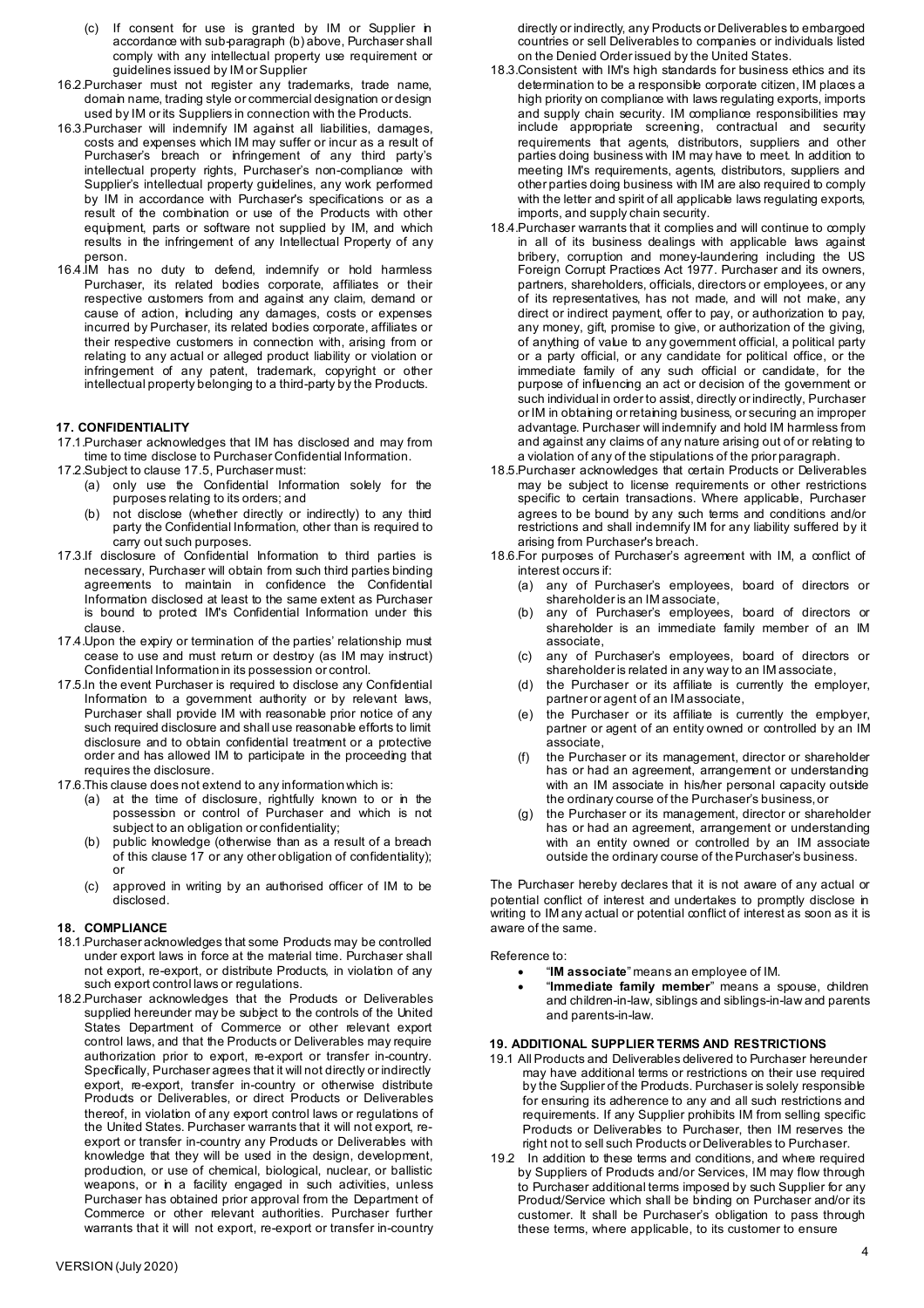compliance with Supplier's terms. In the event Purchaser fails to do so, Purchaser shall indemnify IM for any losses, damages, claims or liabilities that IM may incur as a result of Purchaser's breach. For the avoidance of doubt, any term imposed on Purchaser by IM's Suppliers may be set out online or communicated in writing by IM to Purchaser, or through IM's Statement of Work or quotation and Purchaser shall be deemed to have unequivocally accepted the said terms by (i) Purchaser signing the terms and conditions; or (ii) Purchaser providing a purchase order to IM; or (iii) Purchaser or its customer's acceptance of any Product or Service from IM or its Supplier; whichever occurs first.

19.3 In the event of any conflict between these said additional terms and IM's standard terms, IM's standard terms herein will apply to the extent of the conflict.

# **20. Privacy and Personal Data.**

- 20.1. IM may collect, process, use and disclose personal data about the Purchaser (including its officers and employees) and/or Purchaser's customer(s) from a variety of sources, including, directly from the Purchaser and/or Purchaser's customer, from other users of IM's website, from resellers and distributors, from vendors, from service providers, from third party information providers, from IM's affiliates, and through the operation of IM's website. IM may transfer the Purchaser's information outside of the territory in compliance with the law.
- 20.2. Purchaser agrees to IM collecting, using and disclosing certain personal data or personal information about Purchaser for various purposes, including to:
	- (a) assess credit worthiness;
	- (b) supply the Products and services to Purchaser and/or its customers and the management of Purchaser's account, including Suppliers;
	- (c) communicate with Purchaser and/or Supplier about the Products and services which IM or its partners or affiliates may provide to Purchaser and/or its customer, including for marketing and sales purposes;
	- (d) implement these Terms and other relevant policies; and
	- (e) comply with relevant laws.
- 20.3. IM, at the written request for Purchaser, will:
	- (a) provide Purchaser with access to any personal data or personal information relating to Purchaser or its customer held by IM; and
	- (b) correct or amend any personal data or personal information relating to Purchaser or customer held by IM which is inaccurate or out of date.
- 20.4. IM will collect, use, store, process, disclose and/or delete Purchaser's personal data or personal information in accordance with relevant laws. IM's Privacy Statement, which may be updated from time to time, can be found at <u><https://corp.ingrammicro.com/privacy-statement.aspx></u>\_or\_such other place as IM may update from time to time. Purchaser acknowledges that it has read and understood IM's aforementioned Privacy Statement and agrees at all times not to do anything would be a breach of thePrivacy Statement.
- 20.5. Purchaser warrants and represents that it has complied with all applicable personal data laws and has obtained the necessary consent from its customers, all legal rights to transfer and Purchaser's personnel whose information is/will be disclosed to IM for IM to collect, process, use, transfer and disclose personal data about the Purchaser's customers or personnel to third parties within or outside of the Territory.

#### **21. GENERAL**

- 21.1. The parties agree that a separate contract is formed each time Purchaser acquires goods and services from IM on the then current version of IM's Terms of Sale. Purchaser should check website http://sq.ingrammicro.com for a copy of IM's current Terms before ordering Products. By placing an order for Products and/or Services with IM from time to time or by accepting the Products or Services, Purchaser accepts and agrees that the current version of the Terms of Sale (and other documents expressly referenced in these Terms of Sale) as displayed on website [http://sg.ingrammicro.com a](http://sg.ingrammicro.com/)t the time of the order will apply to that order and that to the full extent permitted by law all other terms and conditions (whether contained in the purchase order or otherwise) will be excluded.
- 21.2.All notices, requests, demands, and other communications that either party may desire to give the other party must be in writing and may be given by (i) personal delivery to an officer of the party, (ii) mailing the same by registered or certified mail, return receipt requested, or via nationally recognized courier services to the party at the address of such party as set forth herein, at the official corporate address of such party, or such other address as the parties may hereinafter designate, or (iii)

facsimile subsequently to be confirmed in writing pursuant to item (ii) above. Notices to IM shall be sent to: Ingram Micro Asia Pte. Ltd., 205 Kallang Bahru #04-00, Singapore 339341 Attn: Legal Department.

- 21.3.No variation of these Terms by the Purchaser shall be effective unless made in writing and signed by a duly authorized officer of both parties.
- 21.4.If any provision of these terms and conditions shall be held to be invalid, illegal or unenforceable, such provision shall be read down or severed to the extent of the invalidity or unenforceability and the validity, legality and enforceability of the remaining provisions shall not in any way be affected or impaired thereby.
- 21.5.These terms and conditions shall be binding upon and shall inure to the benefit of the parties hereto and their respective representatives, successors and permitted assigns.
- 21.6.IM may audit Purchaser's premises, personnel, books and records at any time upon reasonable and prior notice in writing to the Purchaser. Purchaser agrees to keep complete, correct and detailed records relating to purchase of Products and/or Services, in connection with its performance under this Agreement, including a list of all parties who purchase the Products and/or Services from Purchaser. At IM's request, Purchaser agrees and shall permit IM and/or its authorized representatives to inspect and audit all records related to this Agreement to determine compliance with, and controls related to, the U.S. Foreign Corrupt Practices Act, the U.K. Bribery Act or any other applicable laws and regulations related to anticorruption, anti-bribery or export control. Purchaser shall cooperate fully with such audit. If Purchaser fails to maintain such information as required by this Agreement, then IM may take remedial action in its sole discretion including, without limitation, collection of audit fees, and termination of this Agreement. If an audit reveals any discrepancy, Purchaser shall bear all costs for such audit and shall indemnify IM fully for any loss or harm suffered by IM arising as a result of such audit by IM.
- 21.7. Purchaser agrees that failure or delay of IM to exercise a right or power under these terms and conditions shall not operate as a waiver thereof, nor shall any single or partial exercise of a right or power preclude any other future exercise thereof.
- 21.8.The captions used herein are for reference purposes only and shall have no effect upon the construction or interpretation of any provisions herein.
- 21.9.Purchaser may not assign or attempt to assign any of its rights and obligations under these Terms. IM may assign any purchase order received from Purchaser to a third party upon notice in writing to Purchaser, whose consent shall be deemed to have been obtained.
- 21.10. These terms and conditions (and any agreement into which they are incorporated) shall be construed, interpreted and enforced under and in accordance with the laws of the Republic of Singapore, excluding its conflicts or choice of law rule or principles which might refer to the law of another jurisdiction. Purchaser agrees to exercise any right or remedy in connection with these terms and conditions exclusively in, and hereby submits to the jurisdiction of the courts of Singapore for any dispute or controversy that arises out of these terms and conditions. The United Nations Convention on Contracts for the International Sale of Goods shall not apply to these terms and conditions.<br>21.11. Save
- Save as provided in clause 19 herein, these Terms and any document(s) referred to in them constitute the entire agreement about IM's sale of the Products to Purchaser and supersede all prior understandings, arrangements and agreements. UNLESS EXPRESSLY AGREED IN WRITING AND EXCEPT AS PROVIDED IN CLAUSE 19, ANY DIFFERENT OR ADDITIONAL TERMS AND CONDITIONS IN ANY PURCHASE ORDER, INVOICE OR OTHER SUCH DOCUMENT SUBMITTED BY PURCHASER ARE HEREBY EXPRESSLY REJECTED AND SHALL HAVE NO FORCE OR EFFECT.